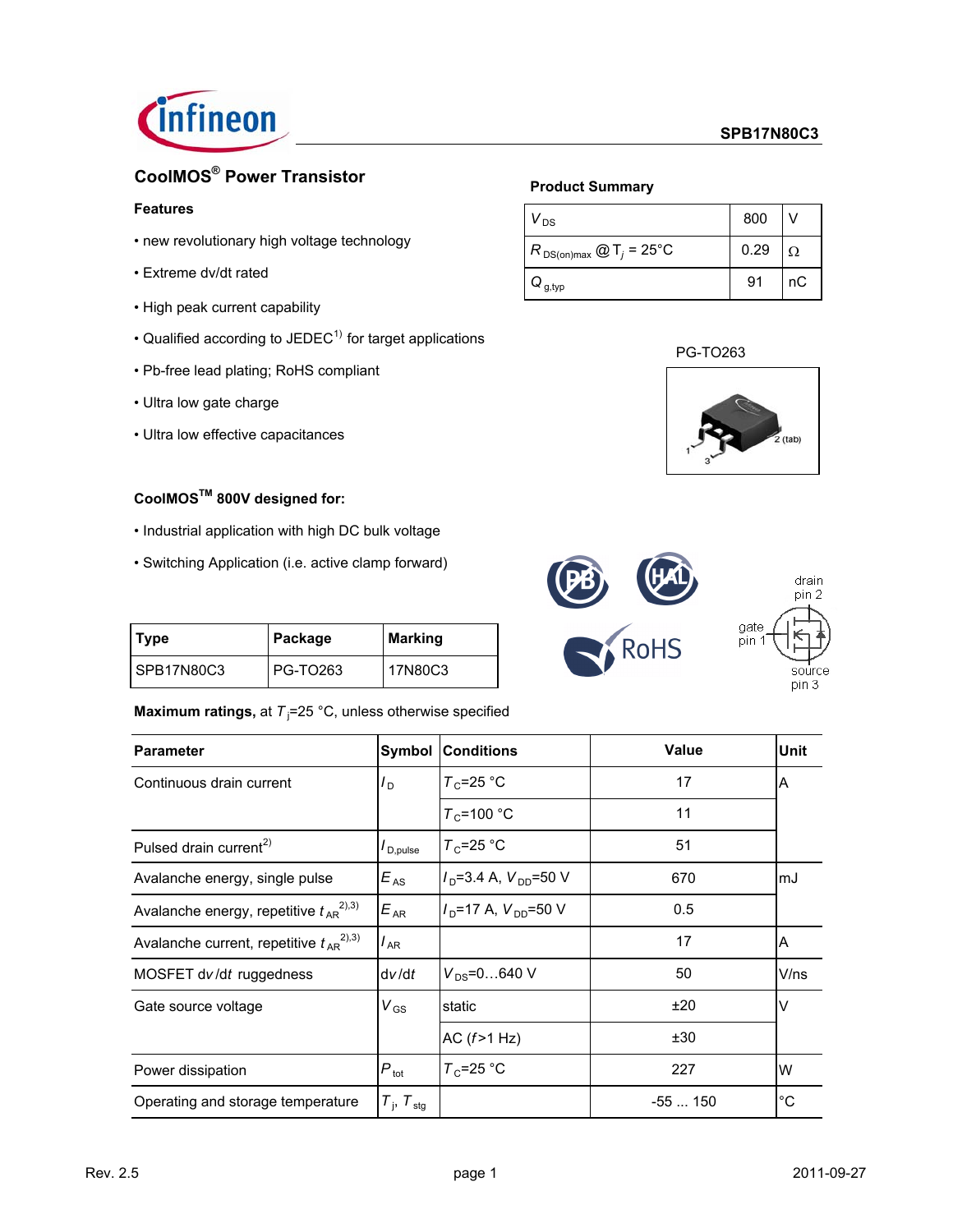

**Maximum ratings, at T**<sub>j</sub>=25 °C, unless otherwise specified

| <b>Parameter</b>                  |         | <b>Symbol Conditions</b> | Value | <b>Unit</b> |
|-----------------------------------|---------|--------------------------|-------|-------------|
| Continuous diode forward current  | Ιs      | $T_c = 25$ °C            |       |             |
| Diode pulse current <sup>2)</sup> | S,pulse |                          | 51    |             |
| Reverse diode $dv/dt^{4}$         | dv/dt   |                          |       | V/ns        |

| Parameter                      | <b>Symbol Conditions</b> |      | <b>Values</b> |      | Unit |
|--------------------------------|--------------------------|------|---------------|------|------|
|                                |                          | min. | typ.          | max. |      |
| <b>Thermal characteristics</b> |                          |      |               |      |      |

### Thermal resistance, junction - case  $R_{thJC}$  |  $\vert$  - | - 0.55 K/W  $R_{thJA}$ SMD version, device on PCB, minimal footprint  $62$ SMD version, device on PCB, 6 cm<sup>2</sup> cooling  $area<sup>4</sup>$  $35$   $-$ Soldering temperature, Soldering temperature,<br>  $T_{\text{gold}}$  MSL1; 10s  $T_{\text{coll}}$  - 260 °C Thermal resistance, junction ambient

**Electrical characteristics,** at  $T<sub>j</sub>=25$  °C, unless otherwise specified

### **Static characteristics**

| Drain-source breakdown voltage   | $V_{(BR)DSS}$       | $V_{\rm GS}$ =0 V, $I_{\rm D}$ =250 µA            | 800 |      |      | $\vee$ |
|----------------------------------|---------------------|---------------------------------------------------|-----|------|------|--------|
| Avalanche breakdown voltage      | $V_{(BR)DS}$        | $V_{GS}$ =0 V, $I_{D}$ =17 A                      |     | 870  |      |        |
| Gate threshold voltage           | $V_{\text{GS(th)}}$ | $V_{DS} = V_{GS}$ , $I_{D} = 1.0$ mA              | 2.1 | 3    | 3.9  |        |
| Zero gate voltage drain current  | $I_{\text{DSS}}$    | $V_{DS}$ =800 V, $V_{GS}$ =0 V,<br>$T_i = 25$ °C  |     |      | 25   | μA     |
|                                  |                     | $V_{DS}$ =800 V, $V_{GS}$ =0 V,<br>$T_i = 150 °C$ |     | 150  |      |        |
| Gate-source leakage current      | $I_{\rm GSS}$       | $V_{GS}$ =20 V, $V_{DS}$ =0 V                     |     |      | 100  | InA    |
| Drain-source on-state resistance | $R_{DS(on)}$        | $V_{GS}$ =10 V, $I_{D}$ =11 A,<br>$T_i = 25$ °C   |     | 0.25 | 0.29 | Ω      |
|                                  |                     | $V_{GS}$ =10 V, $I_{D}$ =11 A,<br>$T_i = 150$ °C  |     | 0.67 |      |        |
| Gate resistance                  | $R_{\rm G}$         | $f=1$ MHz, open drain                             |     | 0.85 |      | Ω      |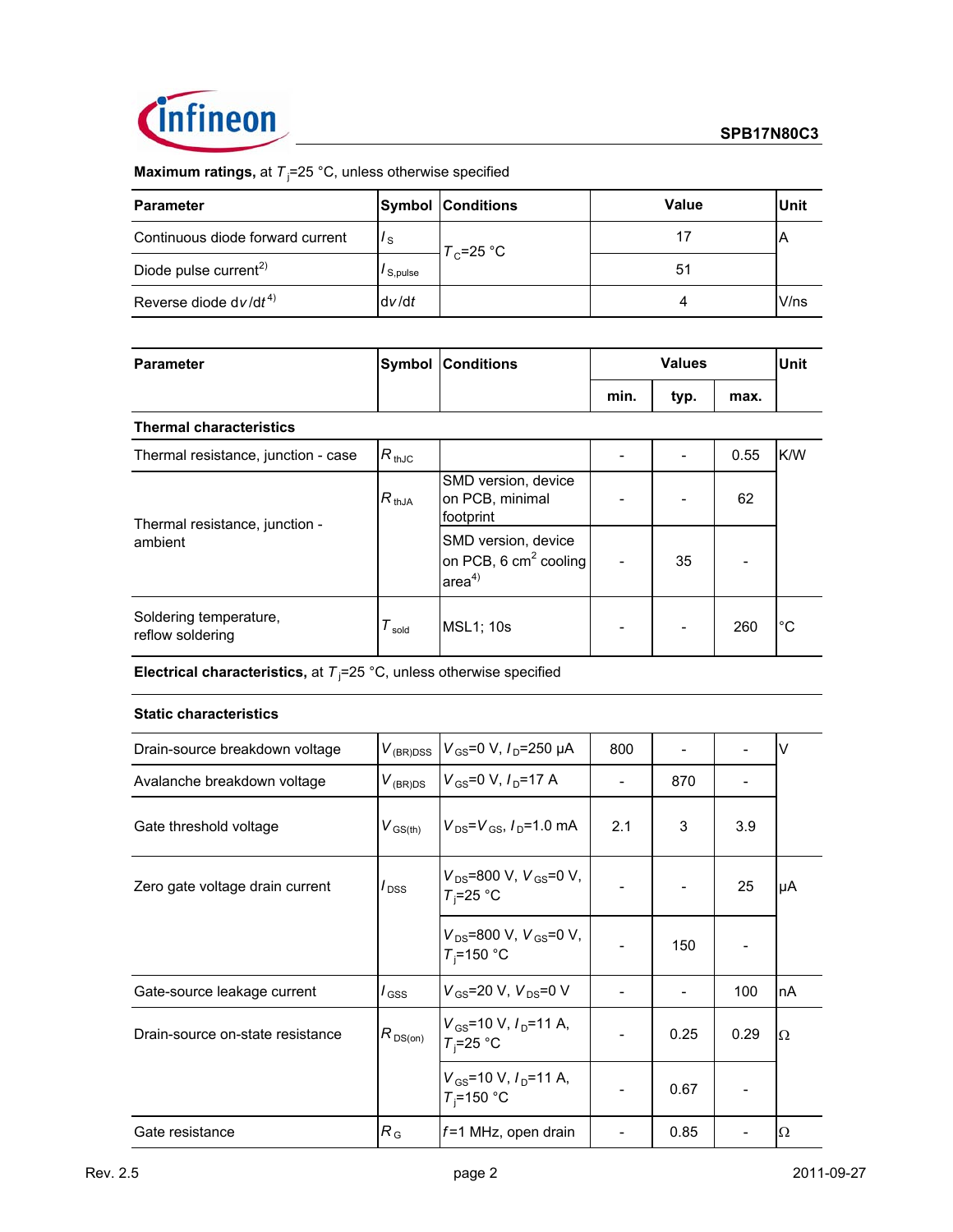

### **SPB17N80C3**

| <b>Parameter</b> | <b>Symbol Conditions</b> |      | <b>Values</b> |      | Unit |
|------------------|--------------------------|------|---------------|------|------|
|                  |                          | min. | typ.          | max. |      |

### **Dynamic characteristics**

| Input capacitance                                             | $C_{\text{iss}}$    | $V_{\rm GS}$ =0 V, $V_{\rm DS}$ =100 V,                                                                                     | 2300 | pF  |
|---------------------------------------------------------------|---------------------|-----------------------------------------------------------------------------------------------------------------------------|------|-----|
| Output capacitance                                            | $C_{\rm \,oss}$     | $f = 1$ MHz                                                                                                                 | 94   |     |
| Effective output capacitance, energy<br>related <sup>6)</sup> | $IC_{o(er)}$        | $V_{GS}$ =0 V, $V_{DS}$ =0 V<br>to 480 V                                                                                    | 72   |     |
| Effective output capacitance, time<br>related <sup>7)</sup>   | $C_{o(tr)}$         |                                                                                                                             | 210  |     |
| Turn-on delay time                                            | $t_{\text{d}(on)}$  |                                                                                                                             | 25   | Ins |
| Rise time                                                     | $t_{\rm r}$         | $V_{DD} = 400 V,$<br>$V_{\text{GS}}$ =0/10 V, $I_{\text{D}}$ =17 A,<br>$R_{\odot}$ =4.7 $\Omega$ ,<br>$T_i = 125^{\circ}$ C | 15   |     |
| Turn-off delay time                                           | $t_{\text{d(off)}}$ |                                                                                                                             | 72   |     |
| Fall time                                                     | $t_{\rm f}$         |                                                                                                                             | 12   |     |

### Gate Charge Characteristics

| Gate to source charge | $Q_{\text{gs}}$ |                               | 12  |     | nС |
|-----------------------|-----------------|-------------------------------|-----|-----|----|
| Gate to drain charge  | $Q_{\text{gd}}$ | $V_{DD}$ =640 V, $I_D$ =17 A, | 45  |     |    |
| Gate charge total     | $Q_{q}$         | $V_{GS}$ =0 to 10 V           | 88  | 117 |    |
| Gate plateau voltage  | plateau         |                               | 5.5 |     |    |

### **Reverse Diode**

| Diode forward voltage         | $V_{SD}$     | $V_{GS}$ =0 V, $I_F$ =l <sub>S</sub> ,<br>$T_i$ =25 °C                         |     | 1.2                      |     |
|-------------------------------|--------------|--------------------------------------------------------------------------------|-----|--------------------------|-----|
| Reverse recovery time         | $\mathbf{r}$ |                                                                                | 550 |                          | Ins |
| Reverse recovery charge       | $Q_{rr}$     | $V_R$ =400 V, $I_F$ = $I_S$ ,<br>d <i>i</i> <sub>F</sub> /d <i>t</i> =100 A/µs | 15  | $\overline{\phantom{a}}$ | μC  |
| Peak reverse recovery current | rrm          |                                                                                | 51  |                          |     |

 $\overline{1}$ <sup>1)</sup> J-STD20 and JESD22

<sup>2)</sup> Pulse width  $t<sub>p</sub>$  limited by  $T<sub>j,max</sub>$ 

<sup>3)</sup> Repetitive avalanche causes additional power losses that can be calculated as  $P_{AV} = E_{AR} * f$ .

<sup>4)</sup> I<sub>SD</sub>≤I<sub>D</sub>, di/dt≤200A/µs, V<sub>DClink</sub> = 400V, V<sub>peak</sub><V<sub>(BR)DSS</sub>, T<sub>j</sub><T<sub>*jmax*</sub>, identical low side and high side switch

5) Device on 40mm\*40mm\*1.5 epoxy PCB FR4 with 6cm2 (one layer, 70µm thick) copper area for drain connection. PCB is vertical without blown air

 $^6)$   $C_{o(er)}$  is a fixed capacitance that gives the same stored energy as  $C_{oss}$  while  $V_{DS}$  is rising from 0 to 80%  $V_{DSS}$ .

 $^7)$   $C_{\text{o(tr)}}$  is a fixed capacitance that gives the same charging time as  $C_{\text{oss}}$  while  $V_{\text{DS}}$  is rising from 0 to 80%  $V_{\text{DSS}}$ .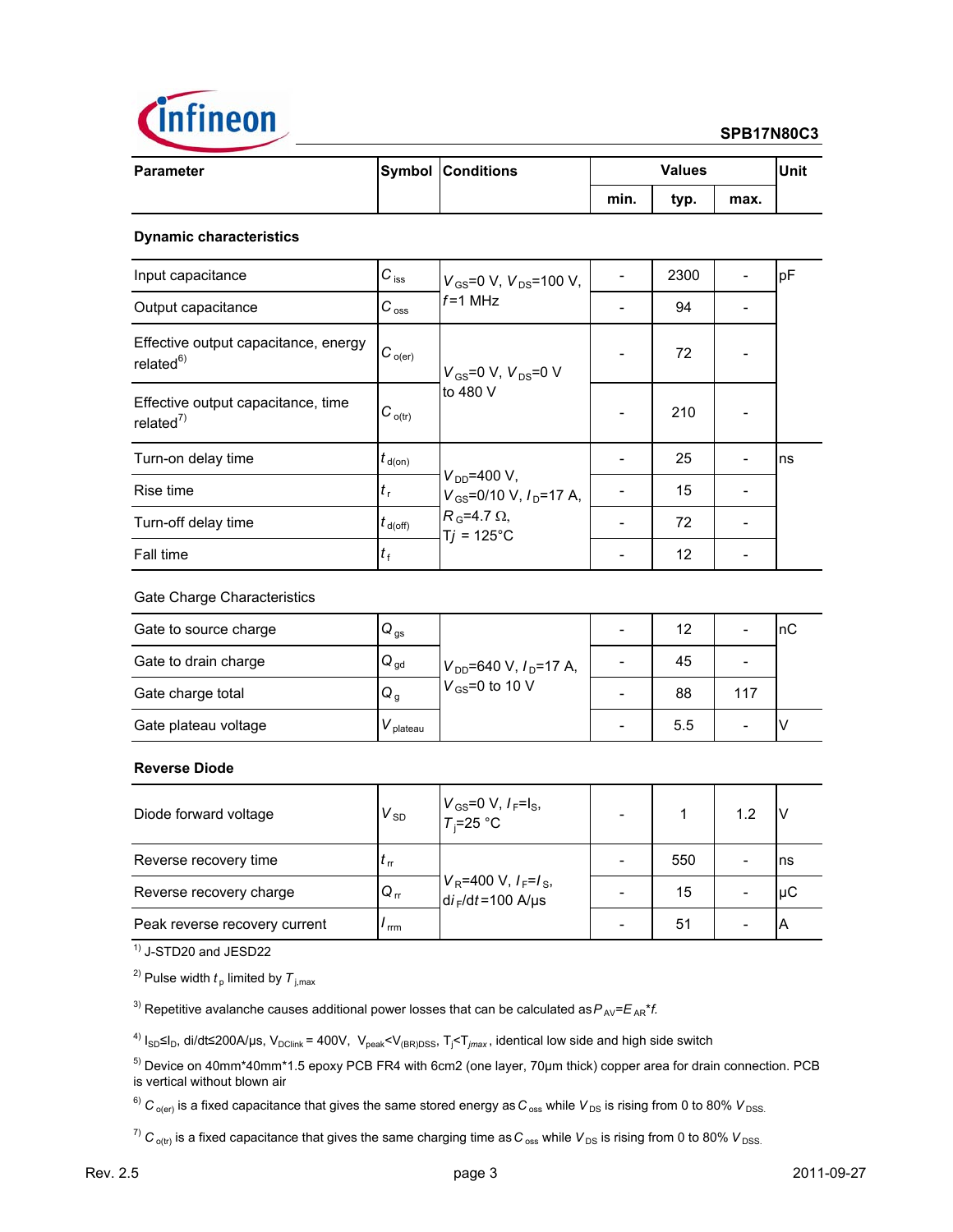

 $P_{\text{tot}}=f(T_{\text{C}})$  *I*<sub>D</sub>= $f(V_{\text{DS}})$ ; *T*<sub>C</sub>=25 °C; *D*=0

parameter:  $t_{\rm p}$ 





# **3 Max. transient thermal impedance 4 Typ. output characteristics**

parameter:  $D=t_p/T$  parameter:  $V_{GS}$ 



 $Z_{thJC}$ =f(t<sub>P</sub>) *I*  $_I$ =25 °C

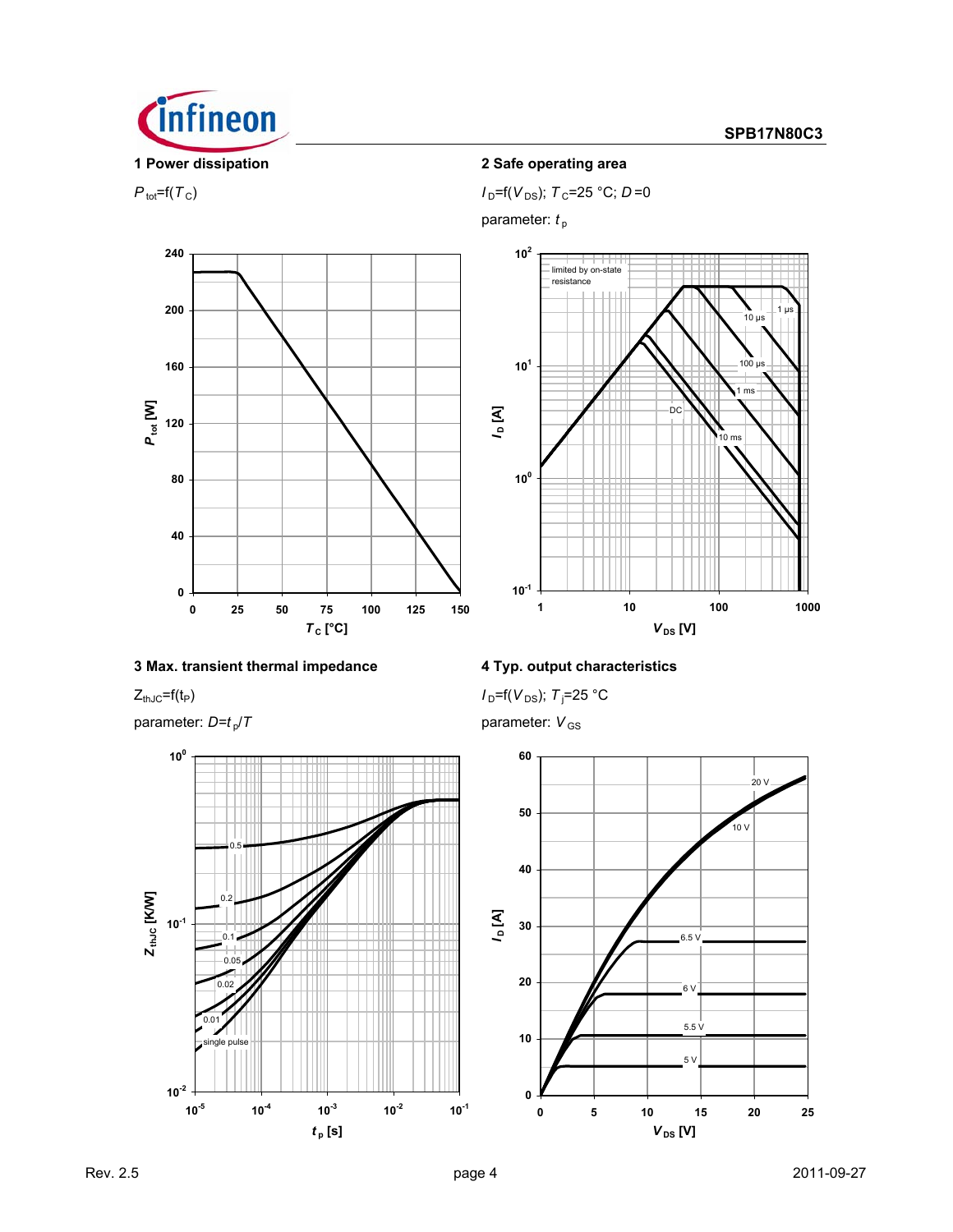

### **SPB17N80C3**

# $I_D = f(V_{DS})$ ; *T*<sub>j</sub>=150 °C

parameter:  $V_{GS}$  parameter: *V*<sub>GS</sub>



# **7 Drain-source on-state resistance 8 Typ. transfer characteristics**

 $R_{DS(on)}$ =f(*T*<sub>j</sub>);  $I_D$ =11 A;  $V_{GS}$ =10 V



# **5 Typ. output characteristics 6 Typ. drain-source on-state resistance**

=150 °C *R*  $_{\text{DS(on)}}$ =f( $I$ <sub>D</sub>);  $T$ <sub>j</sub>=150 °C





 $I_D$ =f( $V_{GS}$ );  $|V_{DS}|$ >2| $I_D$ | $R_{DS(on)max}$ parameter: *T* <sup>j</sup>

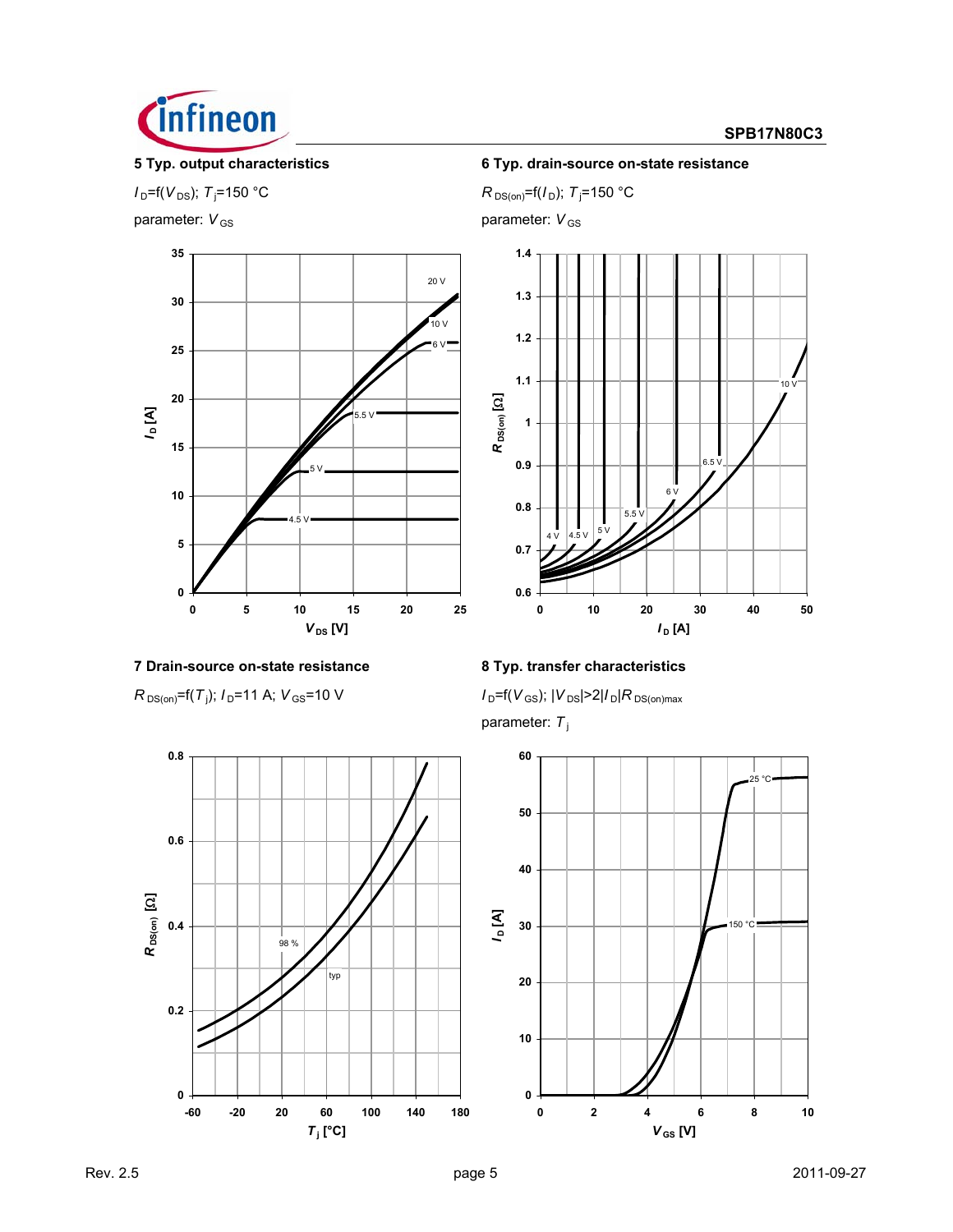

## **SPB17N80C3**

 $V_{\text{GS}}$ =f( $Q_{\text{gate}}$ );  $I_{\text{D}}$ =17 A pulsed *I* F=f( $V_{\text{SD}}$ )

parameter:  $V_{DD}$  parameter:  $T_j$ 



### **9 Typ. gate charge 10 Forward characteristics of reverse diode**



 $E_{AS}$ =f(*T*<sub>i</sub>); *I*<sub>D</sub>=3.4 A; *V*<sub>DD</sub>=50 V *V* BR(DSS)<sup>=f(*T*<sub>i</sub>)</sup>

# **11 Avalanche energy 12 Drain-source breakdown voltage**

 $V_{\text{BR(DSS)}} = f(T_i); I_D = 0.25 \text{ mA}$ 



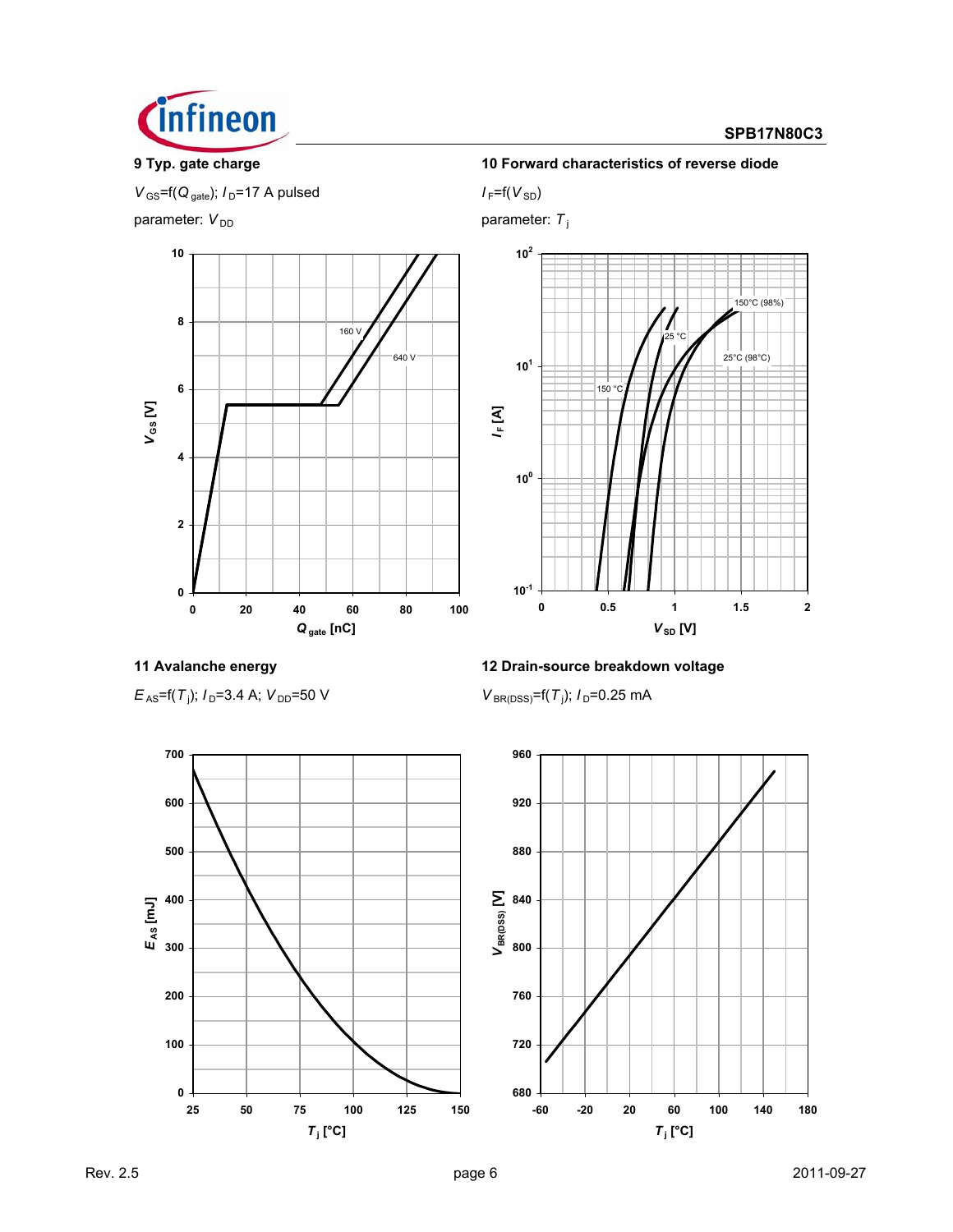

 $C = f(V_{DS})$ ;  $V_{GS} = 0$  V;  $f = 1$  MHz  $E_{oss} = f(V_{DS})$ 

**13 Typ. capacitances 14 Typ. Coss stored energy**

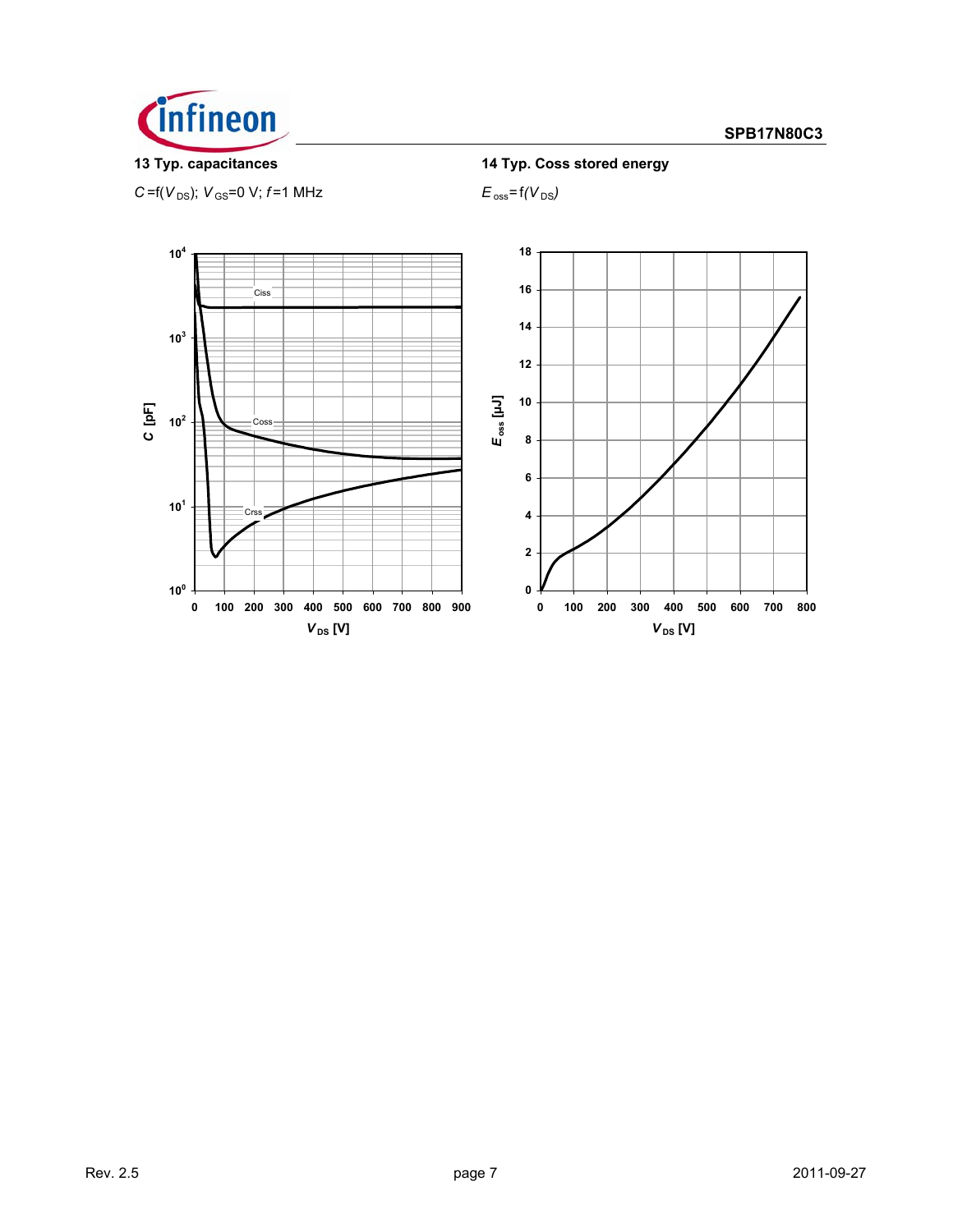

## **Definition of diode switching characteristics**

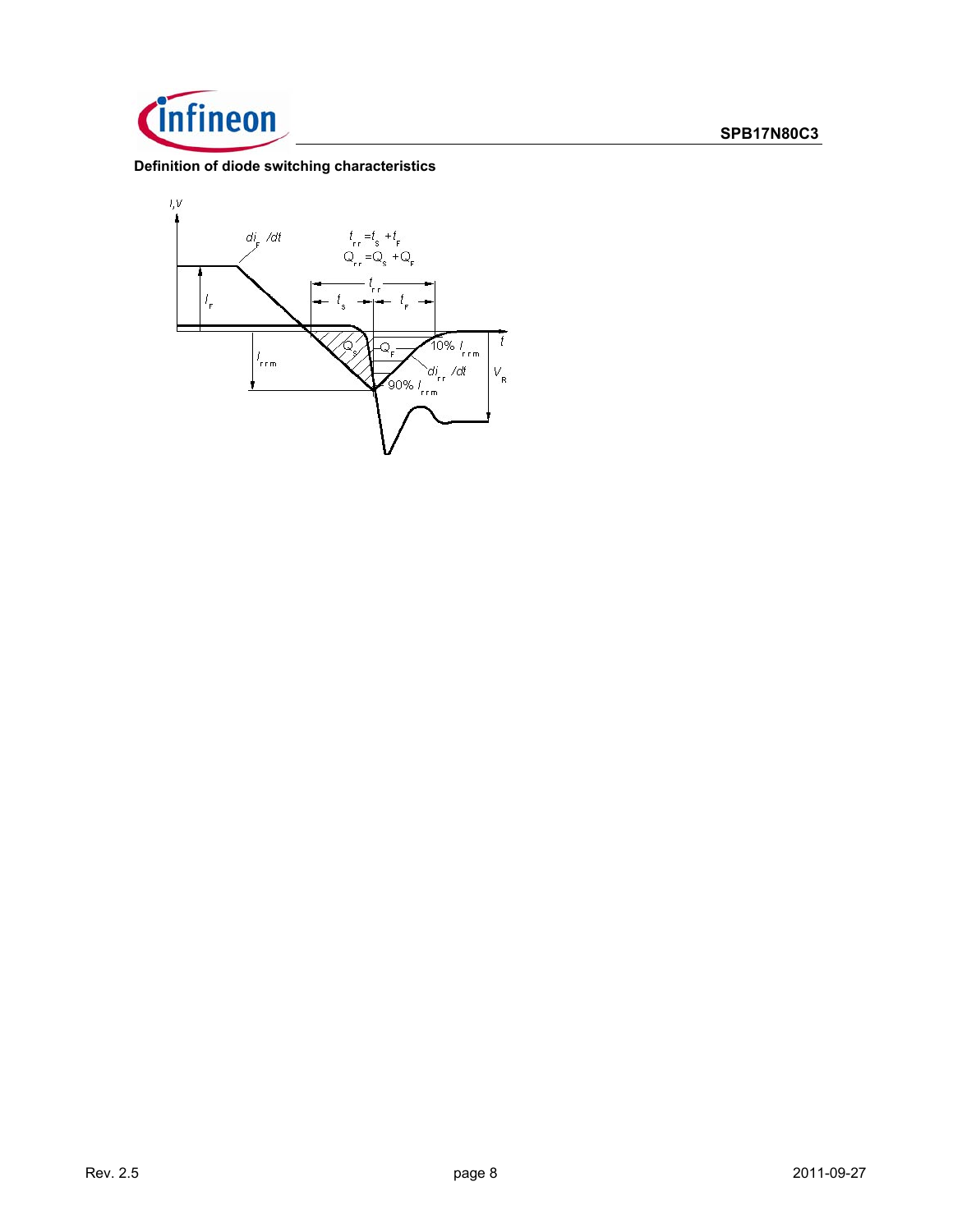







| <b>DIM</b>     | <b>MILLIMETERS</b> |                | <b>INCHES</b>  |            |  |
|----------------|--------------------|----------------|----------------|------------|--|
|                | <b>MIN</b>         | <b>MAX</b>     | <b>MIN</b>     | <b>MAX</b> |  |
| A              | 4.30               | 4.57           | 0.169          | 0.180      |  |
| A1             | 0.00               | 0.25           | 0.000          | 0.010      |  |
| ь              | 0.65               | 0.85           | 0.026          | 0.033      |  |
| b <sub>2</sub> | 0.95               | 1.15           | 0.037          | 0.045      |  |
| c              | 0.33               | 0.65           | 0.013          | 0.026      |  |
| c2             | 1.17               | 1.40           | 0.046          | 0.055      |  |
| D              | 8.51               | 9.45           | 0.335          | 0.372      |  |
| D <sub>1</sub> | 7.10               | 7.90           | 0.280          | 0.311      |  |
| E              | 9.80               | 10.31          | 0.386          | 0.406      |  |
| E1             | 6.50               | 8.60           | 0.256          | 0.339      |  |
| e              | 2.54               |                |                | 0.100      |  |
| e <sub>1</sub> | 5.08               |                |                | 0.200      |  |
| N              |                    | $\overline{2}$ | $\overline{2}$ |            |  |
| Η              | 14.61              | 15.88          | 0.575          | 0.625      |  |
|                | 2.29               | 3.00           | 0.090          | 0.118      |  |
| L1             | 0.70               | 1.60           | 0.028          | 0.063      |  |
| L2             | 1.00               | 1.78           | 0.039          | 0.070      |  |
| F1             | 16.05              | 16.25          | 0.632          | 0.640      |  |
| F <sub>2</sub> | 9.30               | 9.50           | 0.366          | 0.374      |  |
| F3             | 4.50               | 4.70           | 0.177          | 0.185      |  |
| F4             | 10.70              | 10.90          | 0.421          | 0.429      |  |
| F <sub>5</sub> | 3.65               | 3.85           | 0.144          | 0.152      |  |
| F6             | 1.25               | 1.45           | 0.049          | 0.057      |  |